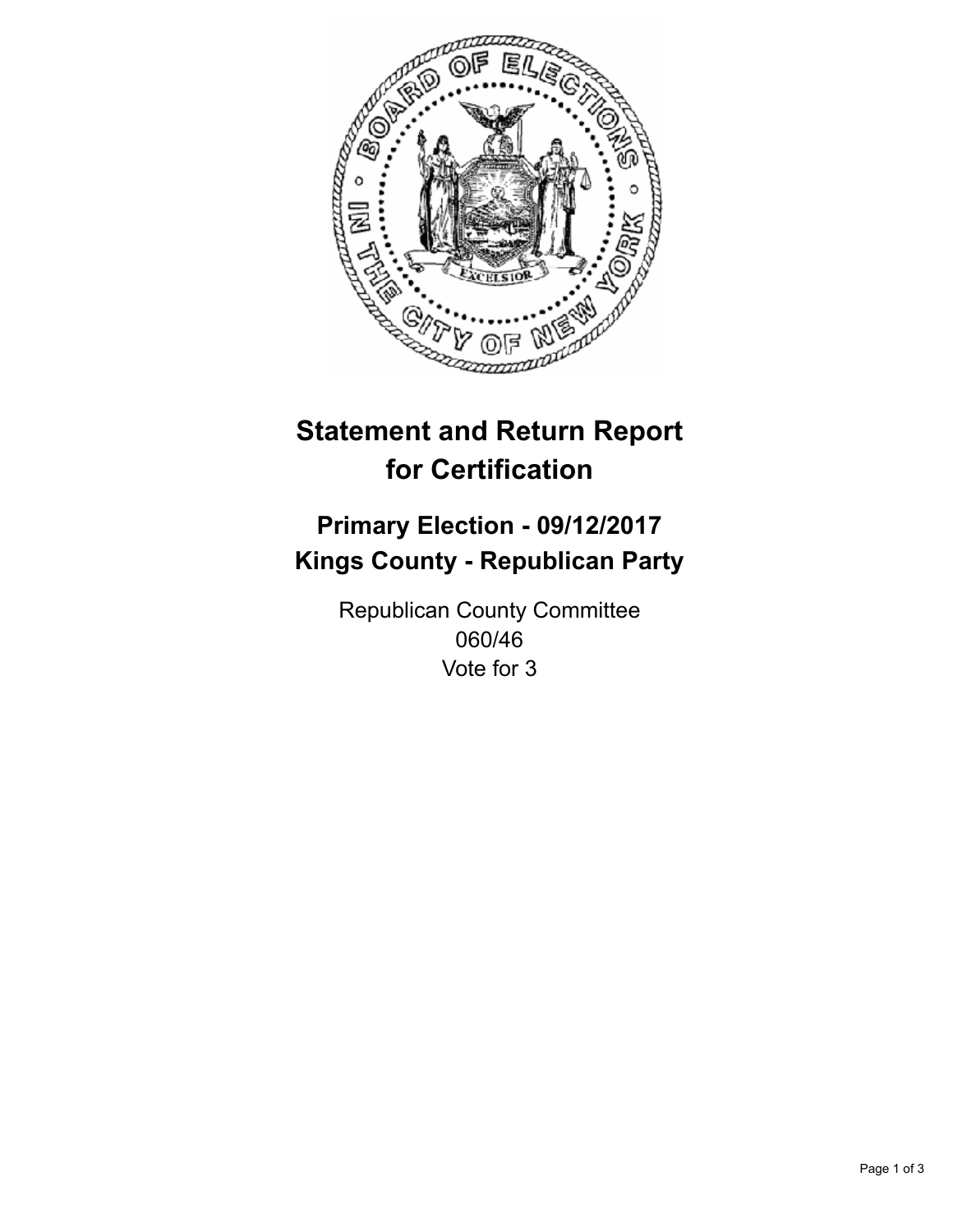

## **Assembly District 46**

| <b>PUBLIC COUNTER</b>                                    | 66  |
|----------------------------------------------------------|-----|
| <b>MANUALLY COUNTED EMERGENCY</b>                        | 0   |
| ABSENTEE / MILITARY                                      | 3   |
| AFFIDAVIT                                                | 0   |
| <b>Total Ballots</b>                                     | 69  |
| Less - Inapplicable Federal/Special Presidential Ballots | 0   |
| <b>Total Applicable Ballots</b>                          | 69  |
| VITO J. BRUNO                                            | 36  |
| <b>JUNE E. VACCACIO</b>                                  | 30  |
| BRENDA T. AGUIAR                                         | 11  |
| <b>JOANNE GATTO</b>                                      | 23  |
| <b>JOHN EMHOFF</b>                                       | 12  |
| <b>VALARIE PONZO</b>                                     | 11  |
| <b>Total Votes</b>                                       | 123 |
| Unrecorded                                               | 84  |